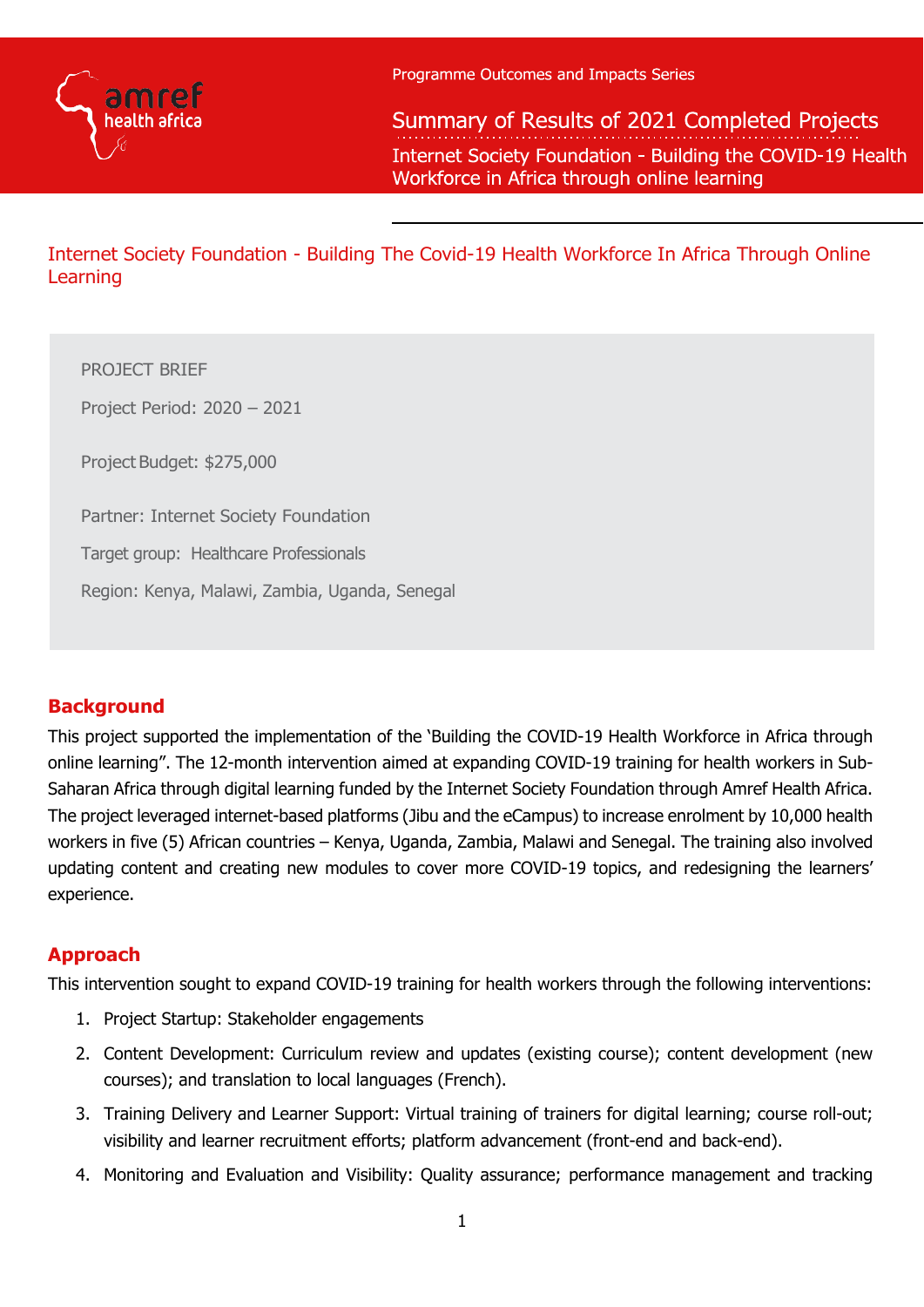updates; ongoing IT updates as needed; and documentation.

# **Accomplishments**

There are major successes to report in the project. Firstly, we accomplished and surpassed our target of enrolling 10,000 healthcare professionals in the COVID-19 courses through support and endorsement from key stakeholders and institutions. At the end of the project, we reached a total of 10,485 learners – 105% of our initial goal. The course completion rate was at 40% at the close of the project. Secondly, the training platform enhancement was also successful. This final phase included:

- An SMS broadcast service and pop-up notifications: This focuses on the ability to send messages from an integrated dashboard within the Learning Management System (LMS) to enable one to communicate with a targeted audience based on learning behavior and cohort. This functionality was developed and deployed on the platform and is currently undergoing final enhancements for user acceptance testing (UAT).
- A user support mechanism with a support bot and issue escalation: A learner support bot has been integrated with the learning platform through a third-party software application called Kommunicate, and is already in use. UATs and further enhancements will continue on needs basis.
- Performance monitoring and application logging: This is a function that tracks the application and server performance. It then generates live dashboards to illustrate performance over a given period of time against active number of users, tracking things like server memory, central processing unit (CPU) which is the "brain" of the system, the database, error logs, and support services. It allows the support team to track any system errors and downtime, therefore enabling prompt response and anticipation of where further enhancements are required. This monitoring function has been deployed using [Grafana,](https://grafana.com/) which is an open-source software that integrates analytics on server behavior and other databases and has been tested to ascertain that it is working as required.
- A survey and feedback mechanism: This functionality enables better user interaction through a feedback collection mechanism with capability for analysis generation. [Survey Monkey](https://www.surveymonkey.com/welcome/sem/?program=7013A000000mweBQAQ&utm_bu=CR&utm_campaign=71700000059186490&utm_adgroup=58700005408390198&utm_content=43700049188951718&utm_medium=cpc&utm_source=adwords&utm_term=p49188951718&utm_kxconfid=s4bvpi0ju&language=&gclid=CjwKCAjwuvmHBhAxEiwAWAYj-LqU5ezqgi_QeTfFAkBRSOR4PlnzZecN-R1gvfsOq-HpbL9p29FTIBoCTPYQAvD_BwE&gclsrc=aw.ds) was selected as the tool of choice due to its vast capabilities in survey deployment. We are now able to engage users to understand their experiences with various courses and track their responses for continuous improvements.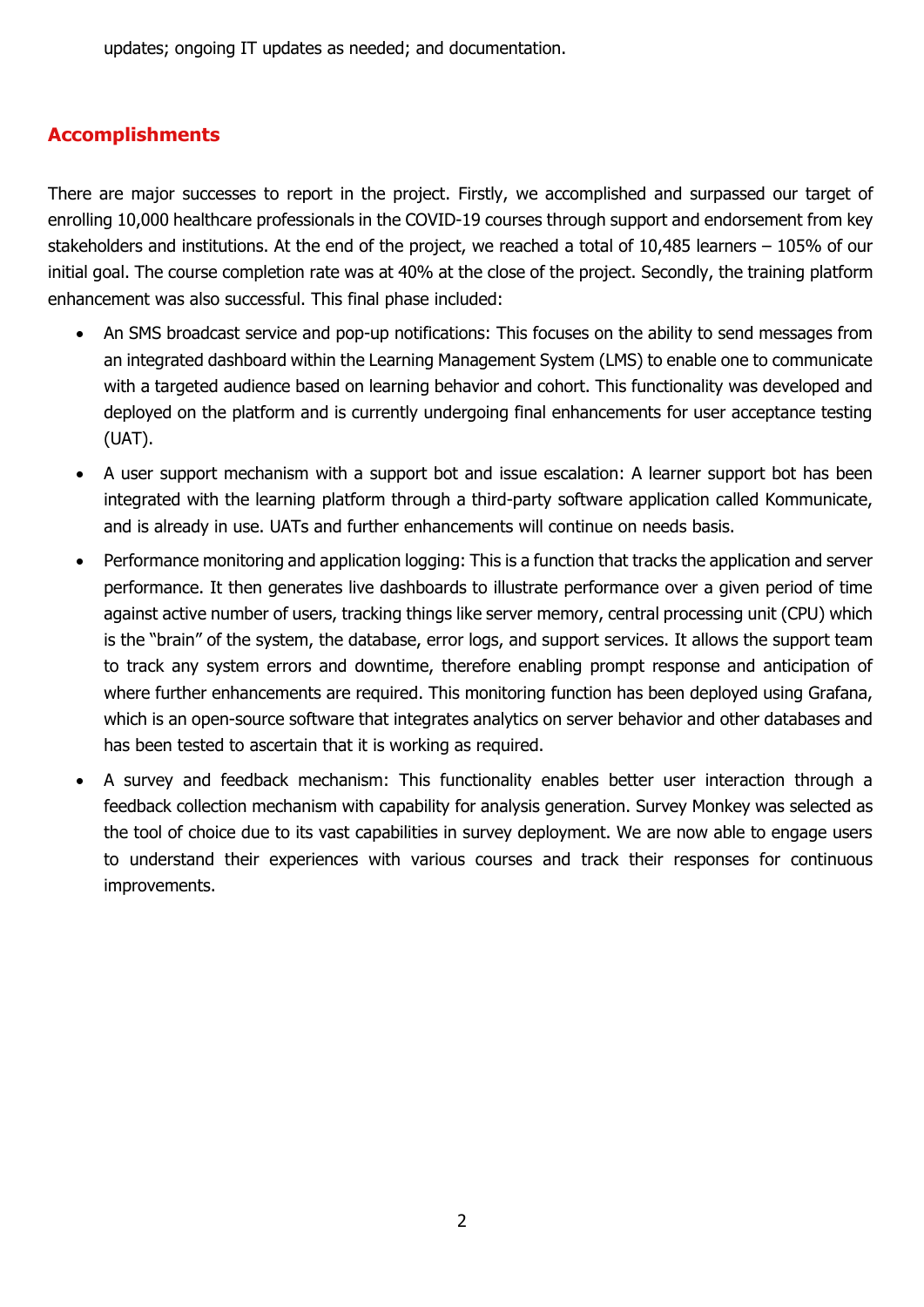## **Lessons Learned**

- i. There is a need to allocate more resources to support the following project components:
	- Roll-out online courses and training of healthcare workers in light of the various contexts in which they work. 1:1 learner engagement (face to face), in some cases, could help address various technical issues and keep up learner motivation.
	- Offer financial incentives for data and internet bundles and provision of hotspots to greatly enhance effective and faster training and learning.
	- Secure continuous professional development points from key regulatory bodies that require high accreditation fees, which is a big motivating factor for course completion.
- ii. Incentive plans can be helpful to motivate health workers to take courses, especially as it may cover expensive data/internet costs in certain regions. The project highlighted the need for more research into non-monetary incentives to motivate healthcare professionals to take up and complete digital learning.
- iii. What works in one country may not work the same way in another. There is no one-size-fits-all solution, hence, adaptation to context is critical.
- iv. At 40%, course completion rates were not to the level we had hoped for. This is not unique to this project and could be due to a number of factors:
	- As the number of COVID-19 cases continued to rise in the region, there was increased workload for the health workers and many of them did not have sufficient time to complete the courses.
	- Learners' low computer literacy levels further delayed progress and completion. This presents an opportunity for future collaboration.
	- Access to internet and the expense of data bundles could be a deterrent for users to continue the courses. We will continue to push for enhanced completion rates and incorporate these learnings into future projects.
- v. Endorsement of the course by health regulatory bodies is very key for learner motivation and uptake. Their engagement, involvement, and buy-in from the start made a huge difference. Additionally, the adoption of the modular approach to learning by the regulators was highly attractive to the already overstretched health workers. This meant that they could focus on specific aspects of the COVID-19 courses that were most relevant to them and quickly get the knowledge they needed to care for COVID-19 patients and save lives.

## **Conclusion**

- Human resources for health are a key health system building block. There is no health without a workforce. With an enhanced training platform, strengthened stakeholder appreciation of the opportunities that online learning offers, and creation and expansion of accredited online content, we have reduced barriers to accessing quality health training and education.
- With the COVID-19 related courses, we met our goal by training more than 10,000 health workers on responding to COVID-19. More broadly, we have increased our users across all courses from about 17,000+ to >49,000. The inclusion of a support bot feature will enable us to track and ensure we attain an 80% user satisfaction level.